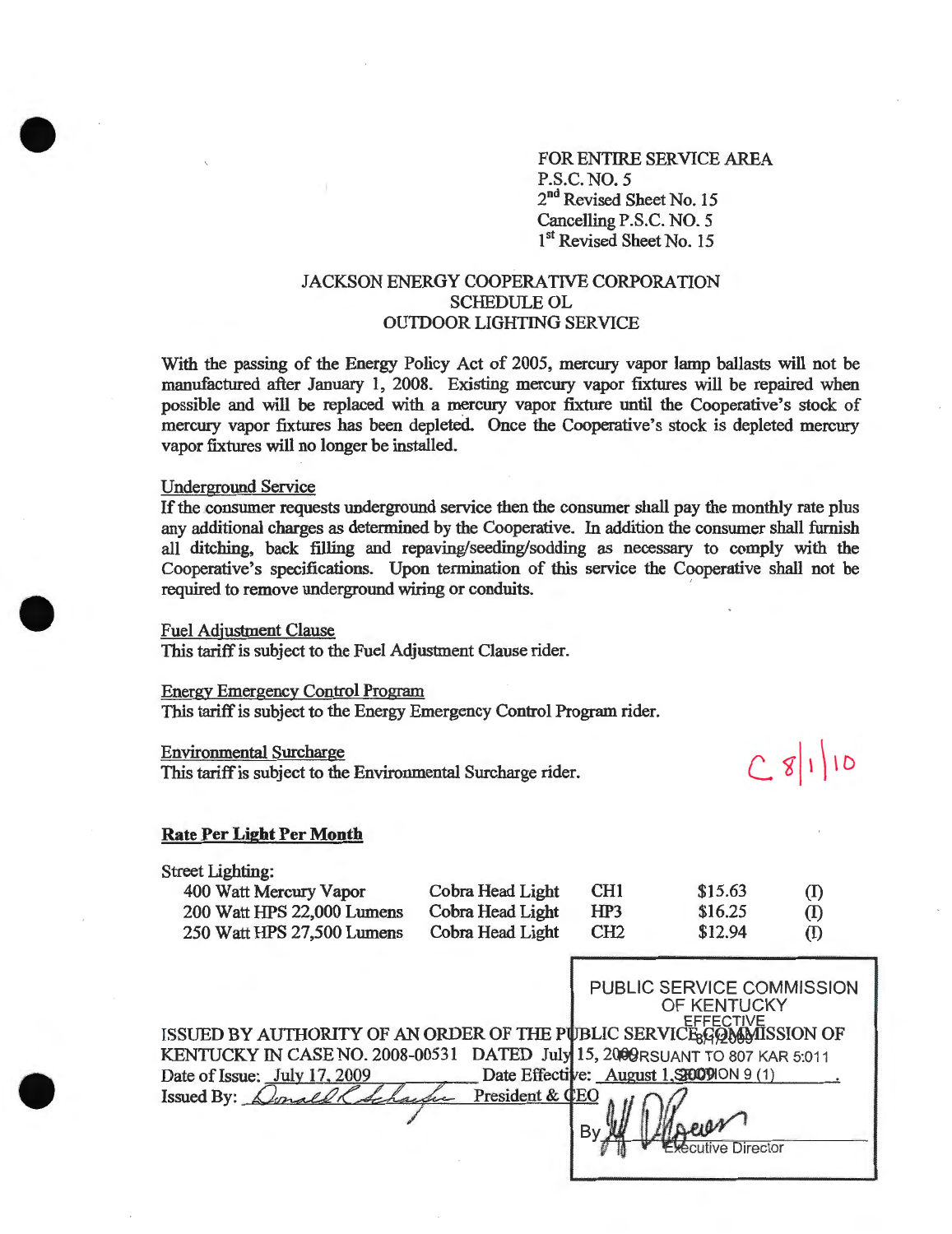FOR ENTIRE SERVICE AREA P.S.C. NO.5 1<sup>st</sup> Revised Sheet No. 20 Cancelling P.S.C. NO. 5 Original Sheet No. 20

## JACKSON ENERGY COOPERATIVE CORPORATION ENVIRONMENTAL SURCHARGE

## Standard Rider

The Environmental Surcharge is a rider to any and all rate schedules used by the Cooperative.

Rate:

•

•

•

 $CES(m) = ES(m)$ 

Where  $CES(m) = Current Month Environmental Structure Factor$ ES(m) = Current Month Environmental Surcharge Calculation

 $ES(m) = [(WEST) \times (Average \text{ of } 12\text{-months ended revenues from sales to Member})]$ System, excluding environmental surcharge)) + (Over)/Under Recovery] divided by [Average of 12-months ending Retail Revenue (excluding environmental surcharge)] =  $\frac{1}{2}$ .

where WESF = Wholesale Environmental Surcharge Factor for Current Expense Month (Over)/Under Recovery=

(over)/under recovery as defined by amount billed by EKPC to Member System minus<br>the amount billed by Member System to retail customer. Over or under recoveries result<br>from the amortization of amounts determined by the Com the amount billed by Member System to retail customer. Over or under recoveries result and two-year reviews and the two-month ''true-up" adjustment.

## BILLING:

# $CM510$

(T)

 $\overline{\phantom{a}}$ I

 $\vert$ I  $\mathbf{I}$ I

I

The current expense month (m) shall be the second month preceding the month in which the Environmental Surcharge is billed.

|                                                                     |                 | <b>KENTUCKY</b><br>PUBLIC SERVICE COMMISSION         |
|---------------------------------------------------------------------|-----------------|------------------------------------------------------|
|                                                                     |                 | <b>JEFF R. DEROUEN</b><br><b>EXECUTIVE DIRECTOR</b>  |
| ISSUED BY AUTHORITY OF AN ORDER OF THE FUBLIC SERVICE COMMISSION OF |                 |                                                      |
| KENTUCKY IN CASE NO. 2009-00317 DATED January 28, 2010              |                 |                                                      |
| Date of Issue: February 3, 2010                                     |                 | Date Effective: January                              |
| Issued By:                                                          | President & CEO | <b>EFFECTIVE</b>                                     |
|                                                                     |                 | 1/28/2010<br>PURSUANT TO 807 KAR 5:011 SECTION 9 (1) |
|                                                                     |                 |                                                      |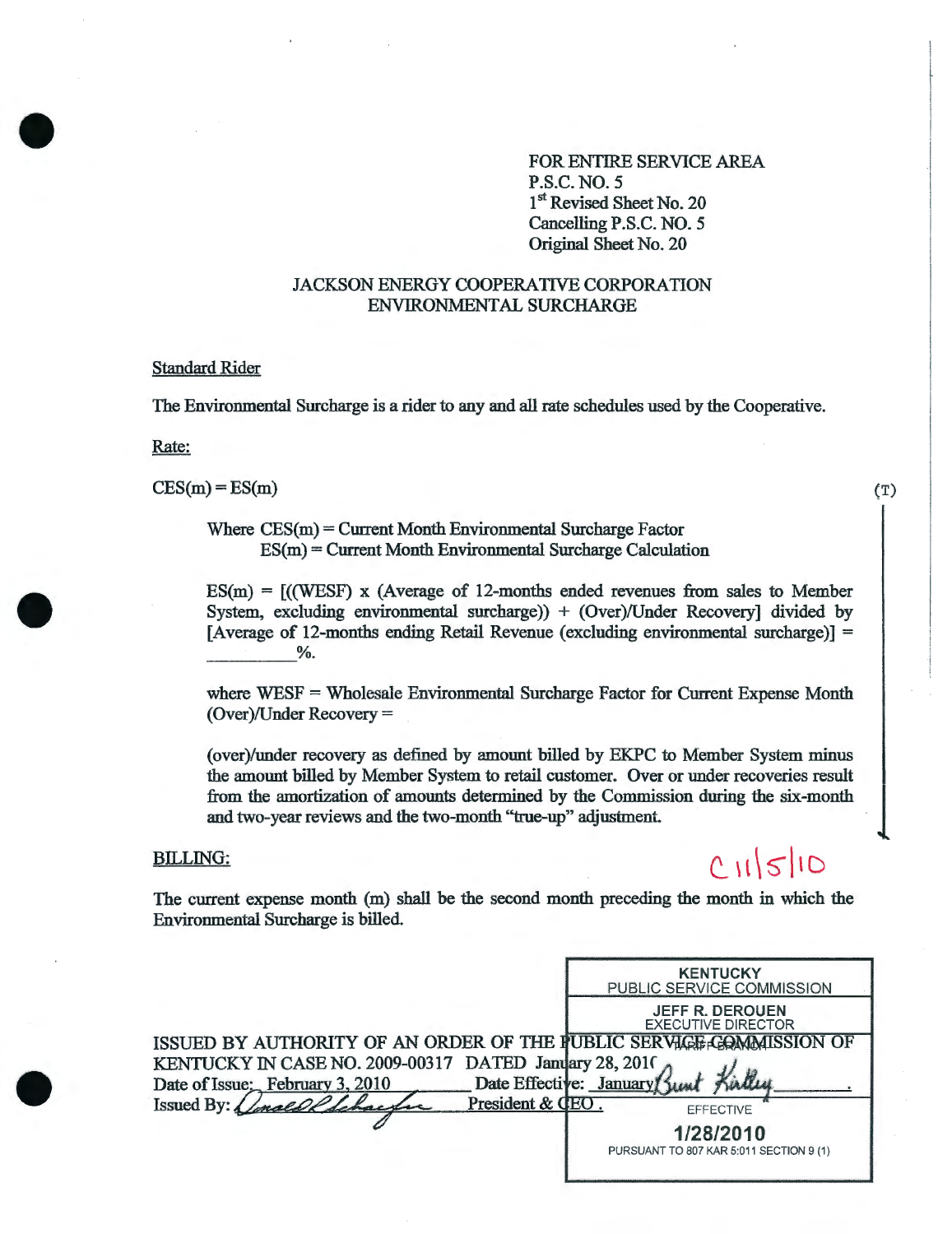FOR ENTIRE SERVICE AREA P.S.C.NO. 5 Original Sheet No. 20 Cancelling P.S.C. NO.4

# JACKSON ENERGY COOPERATIVE CORPORATION ENVIRONMENTAL SURCHARGE

Standard Rider

The Environmental Surcharge is a rider to any and all rate schedules used by the Cooperative.

Rate:

•

•

•

 $CES(m) = ES(m) - BESF$ 

Where CES(m) = Current Month Environmental Surcharge Factor  $ES(m) = Current Month Environmental Structure$  Calculation BESF = Base Environmental Surcharge Factor of 0%

 $ES(m) = [(WEST) \times (Average \text{ of } 12\text{-months ended revenues from sales to Member})]$ System for current expense month, excluding environmental surcharge)) +  $(Over)/Under$ Recovery] divided by Average of 12-months ending Retail Revenue (excluding environmental surcharge)  $=$  %.

where WESF = Wholesale Environmental Surcharge Factor for Current Expense Month (Over)/Under Recovery=

6-month cumulative ( over)/under recovery as defined by amount billed by EKPC to Member System minus the amount billed by Member System to retail customer. Over and under recoveries shall be amortized over a six-month period.

 $BSEF = zero$ 

BILLING:

 $C12810$ 

The current expense month (m) shall be the second month preceding the month in which the Environmental Surcharge is billed,

|                                                                             | PUBLIC SERVICE COMMISSION<br>OF KENTUCKY |
|-----------------------------------------------------------------------------|------------------------------------------|
| ISSUED BY AUTHORITY OF AN ORDER OF THE PUBLIC SERVICE COMMISSION OF         |                                          |
| KENTUCKY IN CASE NO. 2007-00333 DATED June 5, 2008 IRSUANT TO 807 KAR 5:011 |                                          |
| Date of Issue: June 6, 2008                                                 | Date Effective June 6, 2008 ECTION 9 (1) |
| President & CEC<br>Issued By: $\oint$                                       |                                          |
|                                                                             | Executive Difector                       |
|                                                                             |                                          |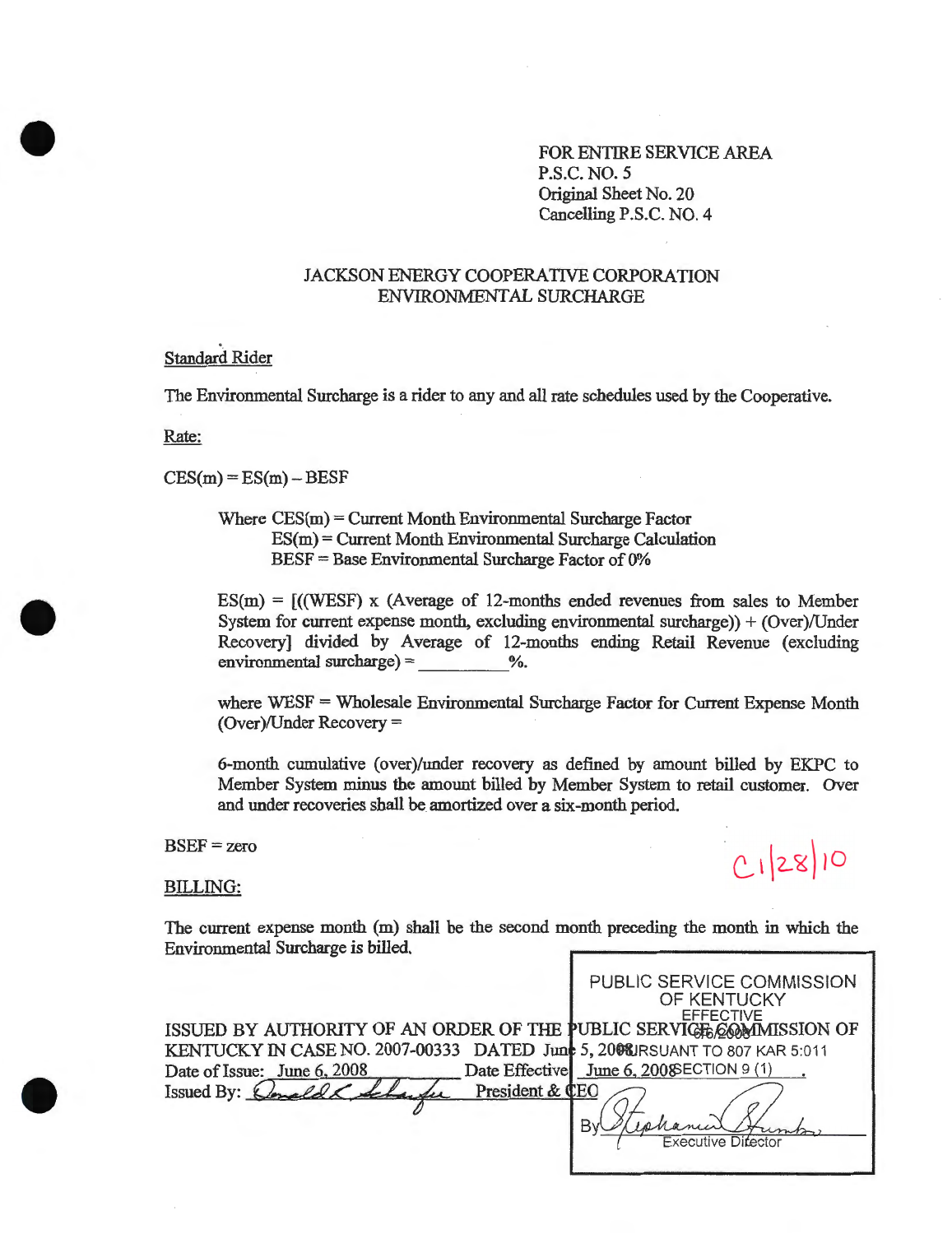

For Area Served P.S.C. No.5 1<sup>st</sup> (Revised) Sheet No. 71 Canceling P.S.C. No. 5 Original Sheet No. 71

(R)

Jackson Energy Cooperative Corporation

# COGENERATION AND SMALL POWER PRODUCTION POWER PURCHASE RATE SCHEDULE OVER 100 kW

# **AVAILABILITY**

Available only to qualified cogeneration or small power production facilities with a design capacity of over 100 kW which have executed a contract with Jackson Energy Cooperative Corporation and East Kentucky Power Cooperative, Inc. ("EKPC") for the purchase of electric power by EKPC.

# **RATES**

•

•

The rates set forth below shall be used as the basis for negotiating a final purchase rate with qualifying facilities pursuant to Section 7 of 807 KAR 5:054.

- 1. Capacity
	- a. \$50.36 per kW per year is applicable if cogenerator or small power producer is dispatched (I) byEKPC.
	- b. \$0.005851 per kWh is applicable if cogenerator or small power producer is not dispatched by EKPC.
- 2. Energy- A base payment per kWh is listed below for a time-differentiated basis or a nontime differentiated basis for the specified years.
	- a. Time Differentiated Rates:

|                                                                                                                                                                                                                                                                          |           | Winter    |           |  |           | Summer                                           |                   |
|--------------------------------------------------------------------------------------------------------------------------------------------------------------------------------------------------------------------------------------------------------------------------|-----------|-----------|-----------|--|-----------|--------------------------------------------------|-------------------|
| Year                                                                                                                                                                                                                                                                     | On-Peak   |           | Off-Peak  |  | On-Peak   | Off-Peak                                         |                   |
| 2009                                                                                                                                                                                                                                                                     | \$0.06185 |           | \$0.04866 |  | \$0.05010 | \$0.02755                                        | $\left( 1\right)$ |
| 2010                                                                                                                                                                                                                                                                     | \$0.06360 |           | \$0.04895 |  | \$0.05801 | \$0.03125                                        | $\left( 1\right)$ |
| 2011                                                                                                                                                                                                                                                                     | \$0.06471 |           | \$0.05037 |  | \$0.06050 | \$0.03358                                        | (1)               |
| 2012                                                                                                                                                                                                                                                                     | \$0.07310 |           | \$0.05610 |  | \$0.06526 | \$0.03541                                        | $\left( 1\right)$ |
| 2013                                                                                                                                                                                                                                                                     | \$0.06613 |           | \$0.04911 |  | \$0.07532 | \$0.04113                                        | $\Omega$          |
| Year                                                                                                                                                                                                                                                                     | 2009      | 2010      | 2011      |  | 2012      | OF KENTUCKY<br><b>FFFFCTIVE</b><br>6/1/2009 2013 |                   |
| Rate                                                                                                                                                                                                                                                                     | \$0.04876 | \$0.05186 | \$0.0536  |  |           | PSURG55916T TO 80\$0665854011                    | (I)               |
|                                                                                                                                                                                                                                                                          |           |           |           |  |           | SECTION 9 (1)                                    |                   |
| DATE EFFIGT<br>DATE OF ISSUE March 27, 2009<br><b>TITLE President &amp; Cl</b><br>ISSUED BY Conaldle Sch<br><b>Executive Director</b><br>Issued by authority of an Order of the Public Service Commission of Kentucky in<br>Dated August 20, 2008<br>Case No. 2008-00128 |           |           |           |  |           |                                                  |                   |

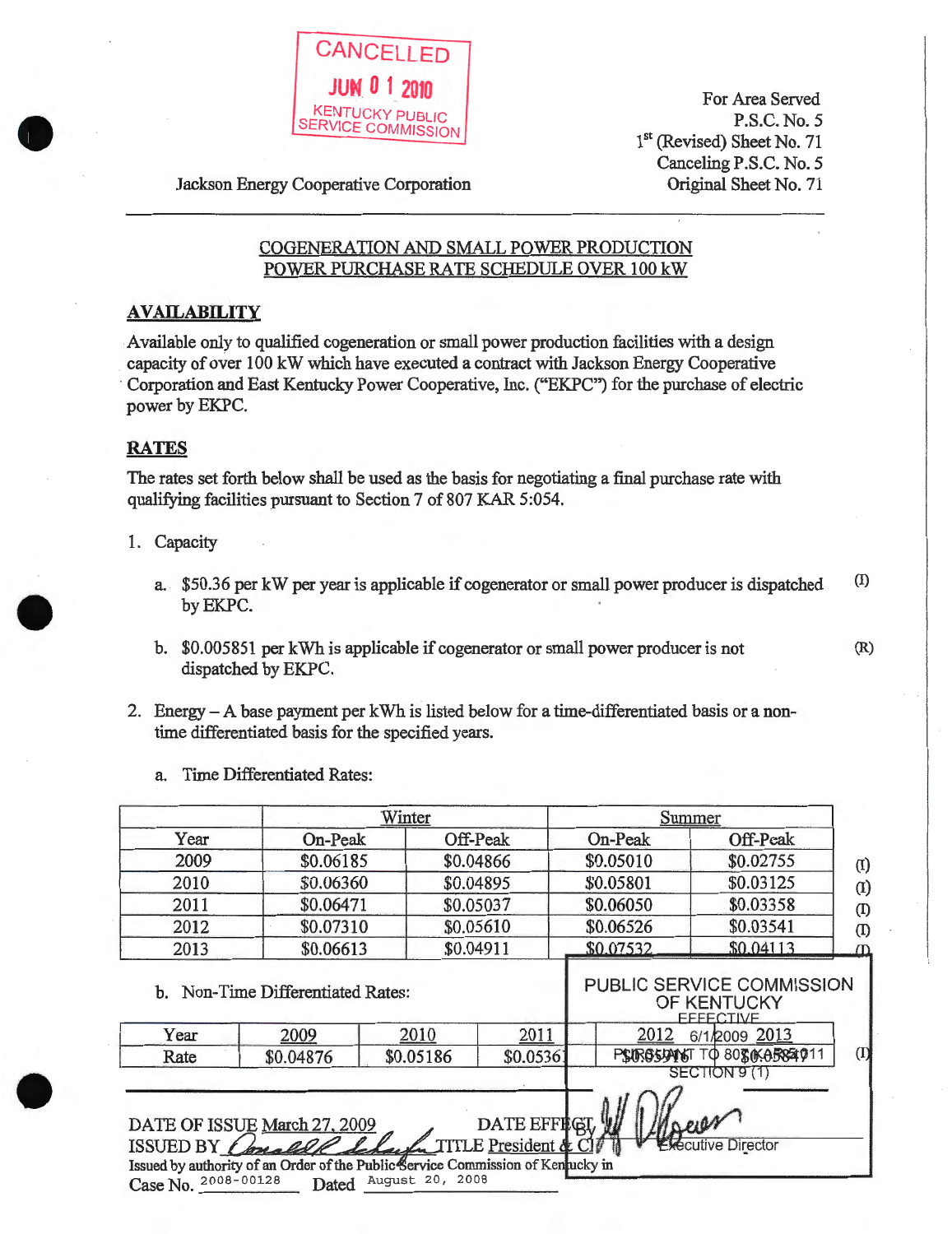

For Area Served P.S.C. No.5 2<sup>nd</sup> Revised Sheet No. 74 Canceling P.S.C. No.5 1<sup>st</sup> Revised Sheet No. 74

Jackson Energy Cooperative Corporation

# COGENERATION AND SMALL POWER PRODUCTION POWER PURCHASE RATE SCHEDULE LESS THAN 100 kW

# **AVAILABILITY**

A vailable only to qualified cogeneration or small power production facilities with a design capacity ofless than 100 kW which have executed a contract with Jackson Energy Cooperative Corporation and East Kentucky Power Cooperative, Inc. ("EKPC") for the purchase of electric power by EKPC.

# **RATES**

•

•

•

- 1. Capacity
	- a. \$54.65 per kW per year is applicable if cogenerator or small power producer is dispatched (I) by EKPC.
	- b. \$0.00699 per kWh is applicable if cogenerator or small power producer is not dispatched byEKPC. (I)
- 2. Energy- A base payment per kWh is listed below for a time-differentiated basis or a nontime differentiated basis for the specified years.
	- a. Time Differentiated Rates:

|      |           | Winter    |           | Summer    |
|------|-----------|-----------|-----------|-----------|
| Year | On-Peak   | Off-Peak  | On-Peak   | Off-Peak  |
| 2010 | \$0.04968 | \$0.04128 | \$0.05379 | \$0.03299 |
| 2011 | \$0.05067 | \$0.04160 | \$0.05336 | \$0.03158 |
| 2012 | \$0.05605 | \$0.04570 | \$0.05521 | \$0.03378 |
| 2013 | \$0.05711 | \$0.04514 | \$0.06094 | \$0.03651 |
| 2014 | \$0.05858 | \$0.04572 | \$0.06574 | \$0.03934 |

b. Non-Time Differentiated Rates:

|      |                                                                                 |           |           | <b>KENTUCKY</b><br><b>ERVICE COMMISSION</b>                                                        |     |
|------|---------------------------------------------------------------------------------|-----------|-----------|----------------------------------------------------------------------------------------------------|-----|
| Year | 2010                                                                            | 2011      | 2012      |                                                                                                    |     |
| Rate | \$0.04497                                                                       | \$0.04498 | \$0.04858 | \$0.05053 TIVE DIRECTOR8                                                                           | (R) |
|      |                                                                                 |           |           | <b>TARIFF BRANCH</b>                                                                               |     |
|      |                                                                                 |           |           |                                                                                                    |     |
|      | DATE OF ISSUE March 31, 2010                                                    |           |           | DATE EFFECTIVE June 1, 2010 CTIVE                                                                  |     |
|      |                                                                                 |           |           | 6/1/2010<br>ISSUED BY Complete Rebacto TITLE President & CEOPURSUANT TO 807 KAR 5.011 SECTION 9(1) |     |
|      | Issued by authority of an Order of the Public Service Commission of Kentucky in |           |           |                                                                                                    |     |
|      | Case No. 2008-00128 Dated August 20, 2008                                       |           |           |                                                                                                    |     |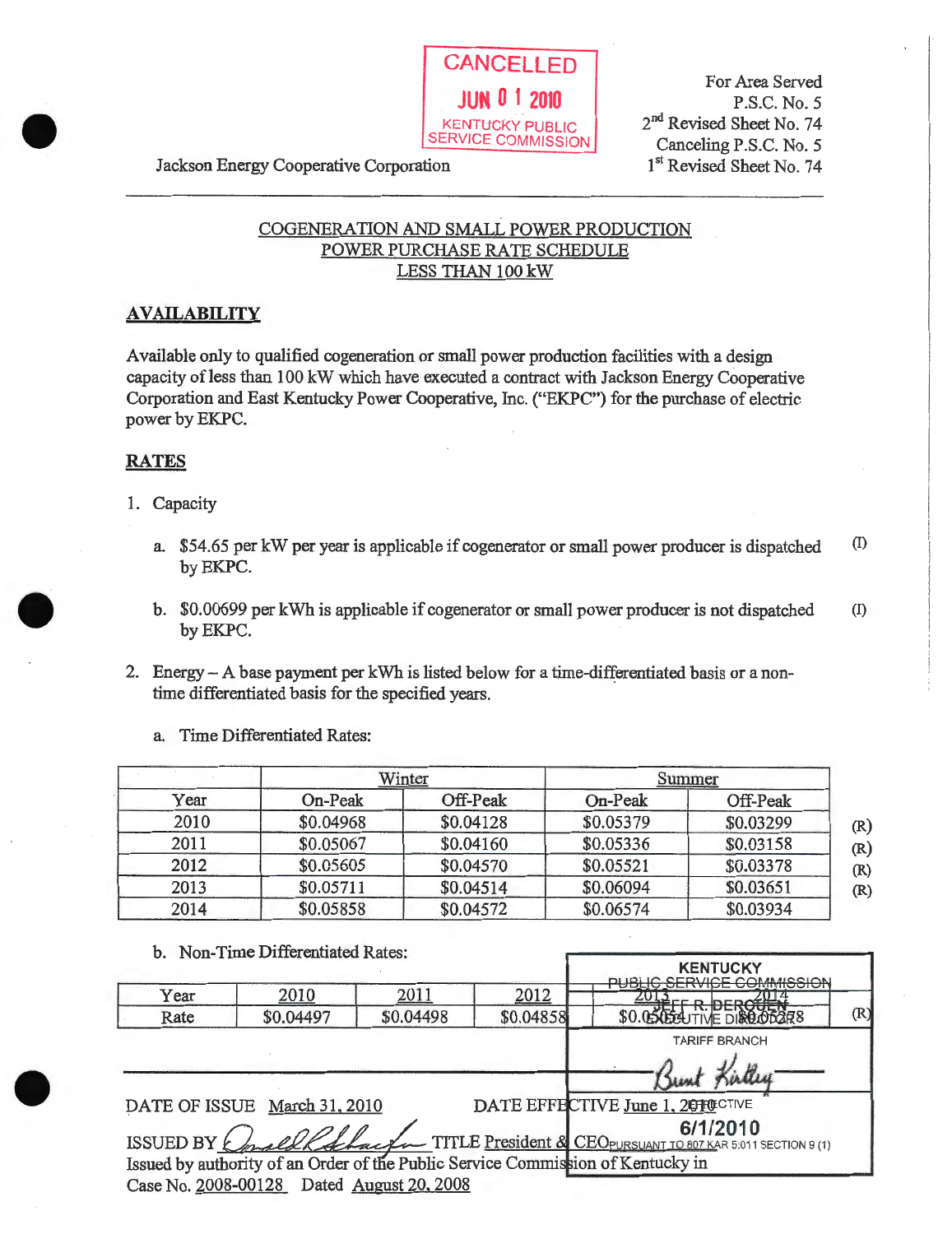Jackson Energy Cooperative Corporation McKee, Kentucky 40447

•

•

•

P.S.C.No. 5 Original Sheet No. 117 Canceling P.S.C. No. 4

## RULES AND REGULATIONS

## Secondary Underground Differential Cost 2007 Actual Work Completed

**CANCELLED JUN 1 0 2010**  KENTUCKY PUBLIC SERVICE COMMISSION

|                | <b>OVERHEAD</b> |             |                 |
|----------------|-----------------|-------------|-----------------|
| <b>MONTH</b>   | COST            | URD COST    | <b>DISTANCE</b> |
| Mar-07         | \$1,194.89      | \$1,029.21  | 125             |
| Jul-07         | \$1,133.51      | \$928.02    | 100             |
| Aug-07         | \$625.16        | \$604.16    | 20              |
| Aug-07         | \$1,451.27      | \$1,130.43  | 150             |
| Aug-07         | \$1,958.27      | \$1,474.55  | 265             |
| Aug-07         | \$1,706.48      | \$1,715.75  | 115             |
| $Sep-07$       | \$847.55        | \$745.85    | 55              |
| $Sep-07$       | \$835.30        | \$725.60    | 50              |
| Sep-07         | \$1,305.37      | \$1,211.40  | 170             |
| $Oct-07$       | \$1,240.58      | \$1,170.93  | 160             |
| Nov-07         | \$1,158.07      | \$1,023.44  | 110             |
| Nov-07         | \$1,556.05      | \$1,594.43  | 100             |
| <b>Nov-07</b>  | \$1,355.47      | \$1,473.15  | 80              |
| <b>Total</b>   | \$16,367.97     | \$14,826.92 | 1,500           |
| <b>Cost/Ft</b> | \$10.91         | \$9.88      |                 |

Underground Secondary Cost Per Foot is \$1.03 Less Than Overhead Secondary Cost Per Foot

Therefore tbere will be no charge for installation of Underground Secondary.

|                                                 | PUBLIC SERVICE COMMISSION<br>OF KENTUCKY<br><b>EFFECTIVE</b><br>10/26/2008                                                      |
|-------------------------------------------------|---------------------------------------------------------------------------------------------------------------------------------|
| Date of Issue: 09-19-08<br>wonald<br>Issued By: | PURSUANT TO 807 KAR 5:011<br>Effective Date: 10-26-08<br>SECTION 9 (1)<br>President and CE<br>impo<br><b>Executive Difector</b> |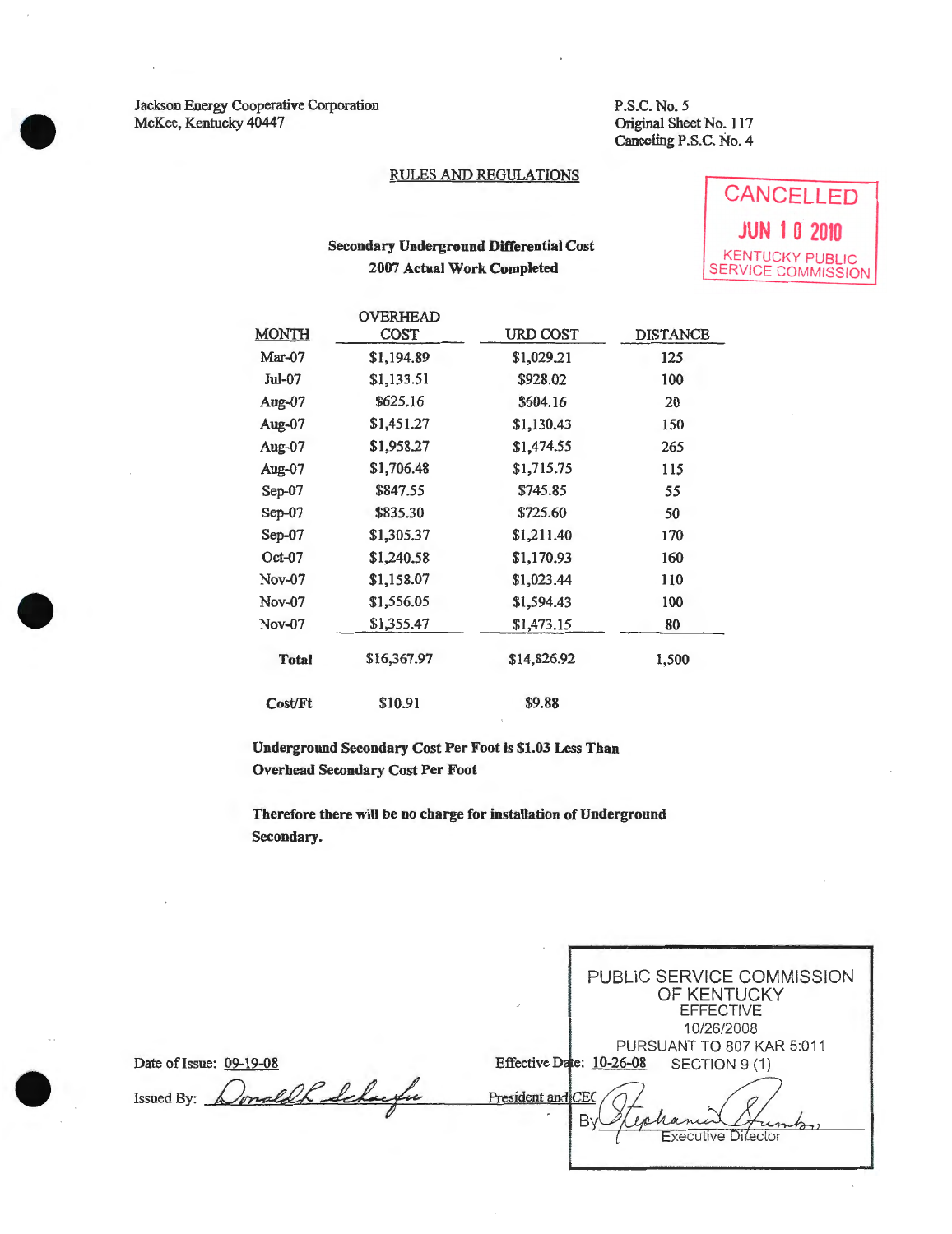Jackson Energy Cooperative Corporation McKee, Kentucky 40447

•

•

•

P.S.C.No. *5*  Original Sheet No. 118 Canceling P.S.C. No.4

## RULES AND REGULATIONS

# Primary Underground Differential Cost 2006-2007 Actual Work Completed

| CANCELLED                                    |  |  |
|----------------------------------------------|--|--|
| <b>JUN 10 2010</b>                           |  |  |
| <b>KENTUCKY PUBLIC</b><br>SERVICE COMMISSION |  |  |

| <b>MONTH</b>  | <b>OVERHEAD</b><br>COST | <b>DISTANCE</b> |         |
|---------------|-------------------------|-----------------|---------|
| $Sep-06$      | \$5,198.70              | 450             |         |
| Oct-06        | \$4,237.18              | 680             |         |
| Nov-06        | \$4,424.49              | 320             |         |
| Dec-06        | \$3,859.91              | 300             |         |
| Feb-07        | \$10,548.41             | 897             |         |
| Mar-07        | \$3,457.39              | 295             |         |
| Apr-07        | \$4,945.48              | 316             |         |
| Jun-07        | \$7,121.69              | 554             |         |
| $J$ un-07     | \$11,575.49             | 1701            |         |
| $Jul-07$      | \$4,304.58              | 289             |         |
| Aug-07        | \$5,701.40              | 652             | Cost/ft |
| TOTAL:        | \$65,374.72             | 6,454           | \$10.13 |
|               |                         |                 |         |
| <b>MONTH</b>  | URD COST                | <b>DISTANCE</b> |         |
| $Oct-06$      | \$5,392.24              | 540             |         |
| Feb-07        | \$4,566.51              | 375             |         |
| Mar-07        | \$9,720.45              | 613             |         |
| Mar-07        | \$5,504.70              | 390             |         |
| $Mar-07$      | \$3,492.15              | 460             |         |
| Mar-07        | \$3,378.71              | 375             |         |
| Apr-07        | \$4,129.39              | 210             |         |
| Apr-07        | \$4,453.50              | 330             |         |
| May-07        | \$2,393.33              | 200             |         |
| Jul-07        | \$4,433.34              | 350             |         |
| <b>Jul-07</b> | \$4,663.79              | 325             |         |
| $Sep-07$      | \$4,298.61              | 215             | Cost/ft |
| <b>TOTAL:</b> | \$56,426.72             | 4,383           | \$12.87 |

| <b>Primary Underground Differential Cost:</b> | \$2.74 |
|-----------------------------------------------|--------|
|                                               |        |

|                             |                   | PUBLIC SERVICE COMMISSION<br>OF KENTUCKY       |
|-----------------------------|-------------------|------------------------------------------------|
| Date of Issue: 09-19-08     |                   | Effective Date: 10-26-08<br><b>EFFECTIVE</b>   |
| onald Schache<br>Issued By: | President and CEO | 10/26/2008<br><b>PURSUANT TO 807 KAR 5:011</b> |
|                             |                   | SECTION 9 (1)                                  |
|                             |                   |                                                |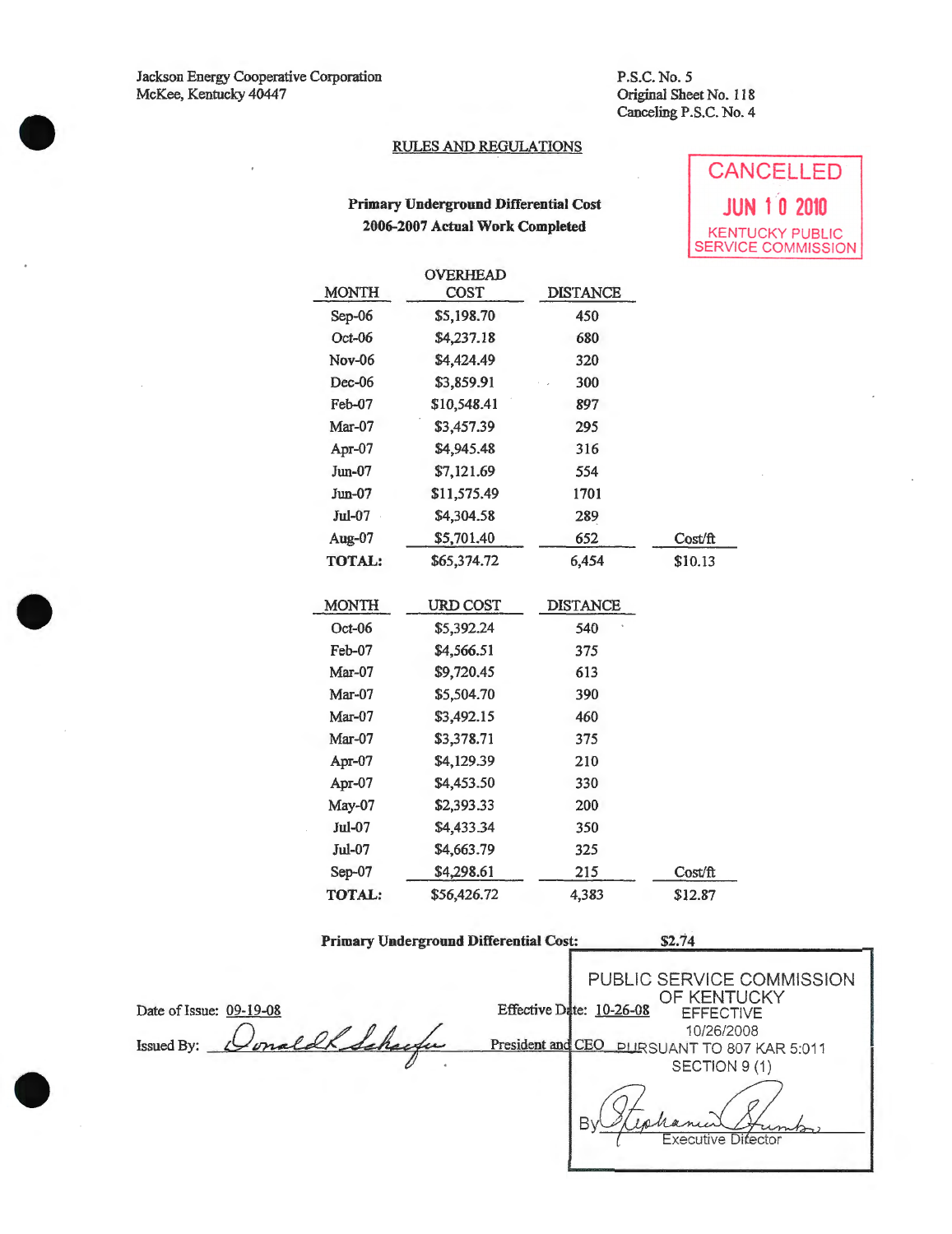

FOR ENTIRE SERVICE AREA P.S.C. No.5 Original Sheet No. 137 Canceling P.S.C. No.4

## JACKSON ENERGY COOPERATIVE CORPORATION PLAN AND PROCEDURES

## Mandatory Load Reduction Priority

Cycle 1:

•

•

•

| 5%                      | <b>Substation</b>     | <b>Feeder Number and Description</b> | <b>MW Load Reduction</b>                                                          |
|-------------------------|-----------------------|--------------------------------------|-----------------------------------------------------------------------------------|
|                         | Campground            | 4 - Tom Cat Trail                    | 7.9                                                                               |
|                         | Campground            | 3-Old State Rd.                      | 2.4                                                                               |
|                         | <b>East Bernstadt</b> | 2 - Robinson Stave                   | 1.5                                                                               |
|                         | Eberle                | $2 - Peoples$                        | 2.3                                                                               |
|                         |                       | <b>Total MW reduction</b>            | 14.0                                                                              |
| 10%                     | <b>Substation</b>     | <b>Feeder Number and Description</b> | <b>MW Load Reduction</b>                                                          |
|                         | Oneida                | $4 - Spurlock$                       | 1.4                                                                               |
|                         | <b>Three Links</b>    | 3 - Disputana                        | 2.3                                                                               |
|                         | <b>Bush</b>           | 1 - Marydell Loop                    | 4.0                                                                               |
|                         | <b>Brodhead</b>       | $2 - Orlando$                        | 2.1                                                                               |
|                         | Conway                | $3 -$                                | 2.6                                                                               |
|                         | Conway                | $2 -$                                | 1.6                                                                               |
|                         |                       | <b>Total MW reduction</b>            | 14.1                                                                              |
| 15%                     | <b>Substation</b>     | <b>Feeder Number and Description</b> | <b>MW Load Reduction</b>                                                          |
|                         | Pine Grove #2         | 2-River Bend                         | 4.9                                                                               |
|                         | Pine Grove #2         | 3 - Locust Grove                     | 3.3                                                                               |
|                         | Keavy #2              | 5 - Locust Grove                     | 2.1                                                                               |
|                         | Laurel Industrial     | 4 - Laurel Ind. Park                 | 3.8                                                                               |
|                         |                       | <b>Total MW reduction</b>            | 14.0                                                                              |
| 20%                     | <b>Substation</b>     | <b>Feeder Number and Description</b> | <b>MW Load Reduction</b>                                                          |
|                         | Rice                  | 2 - Station Camp                     | 4.6                                                                               |
|                         | Maretburg             | $1 -$ Maretburg                      | 4.4                                                                               |
|                         | Beattyville           | 2-St. Helen's                        | 3.4                                                                               |
|                         | McKee                 | 1-Bill's Branch                      | 1.8                                                                               |
|                         |                       | <b>Total MW reduction</b>            | 14.2                                                                              |
|                         |                       |                                      | Total Cycle 1 Reduction LIC SERVICE GOMMISSION<br>OF KENTUCKY<br><b>EFFECTIVE</b> |
| Date of Issue: 09-19-08 |                       | Effective Date: 10-26-08             | 10/26/2008                                                                        |
| Issued By:              | maldh Scharfe         | President and CEO                    | PURSUANT TO 807 KAR 5:011<br>SECTION 9 (1)                                        |
|                         |                       |                                      |                                                                                   |

By!

Cephanic

Executive Difector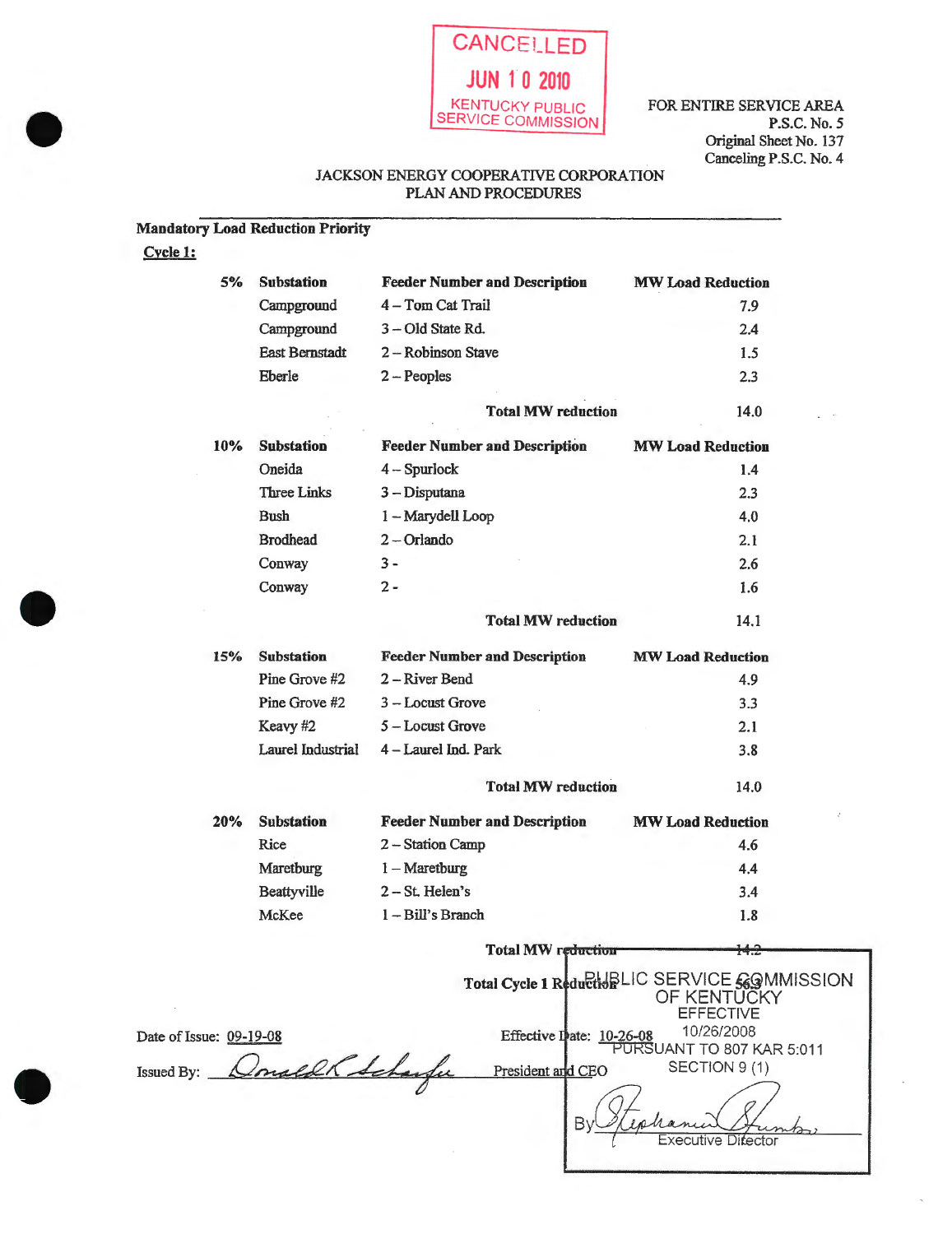

## JACKSON ENERGY COOPERATIVE CORPORATION PLAN AND PROCEDURES

| <b>Feeder Number and Description</b><br><b>MW Load Reduction</b><br>5%<br><b>Substation</b><br>2-Bear Track<br>$1.5^{\circ}$<br>Miller's Creek<br>3.2<br>$3 - Heidelberg$<br>Beattyville<br>0.6<br>South Fork<br>$1 -$ Bear Run<br>0.5<br>$4 -$ Annville<br>Tyner<br>1.1<br>2 – Rice Town<br>South Fork<br>1.0<br>Oneida<br>3 - Big Bullskin<br>3.3<br>$2 - Scoville$<br>Booneville |
|-------------------------------------------------------------------------------------------------------------------------------------------------------------------------------------------------------------------------------------------------------------------------------------------------------------------------------------------------------------------------------------|
|                                                                                                                                                                                                                                                                                                                                                                                     |
|                                                                                                                                                                                                                                                                                                                                                                                     |
|                                                                                                                                                                                                                                                                                                                                                                                     |
|                                                                                                                                                                                                                                                                                                                                                                                     |
|                                                                                                                                                                                                                                                                                                                                                                                     |
|                                                                                                                                                                                                                                                                                                                                                                                     |
|                                                                                                                                                                                                                                                                                                                                                                                     |
|                                                                                                                                                                                                                                                                                                                                                                                     |
| 3.0<br>$3 - Egypt$<br>Tyner                                                                                                                                                                                                                                                                                                                                                         |
| 14.1<br><b>Total MW reduction</b>                                                                                                                                                                                                                                                                                                                                                   |
| <b>MW Load Reduction</b><br><b>Feeder Number and Description</b><br><b>Substation</b><br>10%                                                                                                                                                                                                                                                                                        |
| 3.1<br>West London #2<br>$3 -$ Sublimity                                                                                                                                                                                                                                                                                                                                            |
| 1.4<br>Greenhall<br>$4 - Typer$                                                                                                                                                                                                                                                                                                                                                     |
| 1.7<br>Miller's Creek<br>$1 - \text{Cobb Hill}$                                                                                                                                                                                                                                                                                                                                     |
| 4.4<br>McKee<br>2-Gray Hawk                                                                                                                                                                                                                                                                                                                                                         |
| 3.6<br>3 - Hwy 490 West<br>Eberle                                                                                                                                                                                                                                                                                                                                                   |
| 14.2<br><b>Total MW reduction</b>                                                                                                                                                                                                                                                                                                                                                   |
| <b>MW Load Reduction</b><br><b>Substation</b><br><b>Feeder Number and Description</b><br>15%                                                                                                                                                                                                                                                                                        |
| Laurel Industrial #1<br>4.1<br>3 - Sinking Creek                                                                                                                                                                                                                                                                                                                                    |
| 2.4<br>5-To London<br>Laurel Industrial #1                                                                                                                                                                                                                                                                                                                                          |
| 4 - Schoolhouse Branch<br>1.8<br>Goose Rock                                                                                                                                                                                                                                                                                                                                         |
| $3 -$ Winston<br>3.9<br>Rice                                                                                                                                                                                                                                                                                                                                                        |
| 1.9<br>2-Dry Branch<br>Hargett                                                                                                                                                                                                                                                                                                                                                      |
| 14.1<br><b>Total MW reduction</b>                                                                                                                                                                                                                                                                                                                                                   |
| <b>MW Load Reduction</b><br><b>Feeder Number and Description</b><br>20%<br><b>Substation</b>                                                                                                                                                                                                                                                                                        |
| 6.7<br>4 - Fort Sequoyah<br>East Bernstadt                                                                                                                                                                                                                                                                                                                                          |
| 1.5<br>5 - Parker<br>West London #1                                                                                                                                                                                                                                                                                                                                                 |
| 3 - Lower Bend<br>1.6                                                                                                                                                                                                                                                                                                                                                               |
| 2.6<br>Booneville<br>3 – Levi                                                                                                                                                                                                                                                                                                                                                       |
| 1.7<br>$1 - Bush$                                                                                                                                                                                                                                                                                                                                                                   |
| 14.1<br><b>Total MW reduction</b>                                                                                                                                                                                                                                                                                                                                                   |
| 56.5<br><b>Total Cycle 2 Reduction</b>                                                                                                                                                                                                                                                                                                                                              |
| Hargett<br>Campground<br>PUBLIC SERVICE COMMIS<br>OF KENTUCKY<br><b>EFFECTIVE</b>                                                                                                                                                                                                                                                                                                   |
| 10/26/2008<br>Effective Date: 10-26-08 LIANIT TO ROZ KAR 5.0<br>Date of Issue: 09-19-08                                                                                                                                                                                                                                                                                             |

SSION Date of Issue: 09-19-08<br>Issued By: Consider Schaughe ANT TO 807 KAR 5:011<br>SECTION 9 (1) President and CEO By hanei umbo **Executive Director**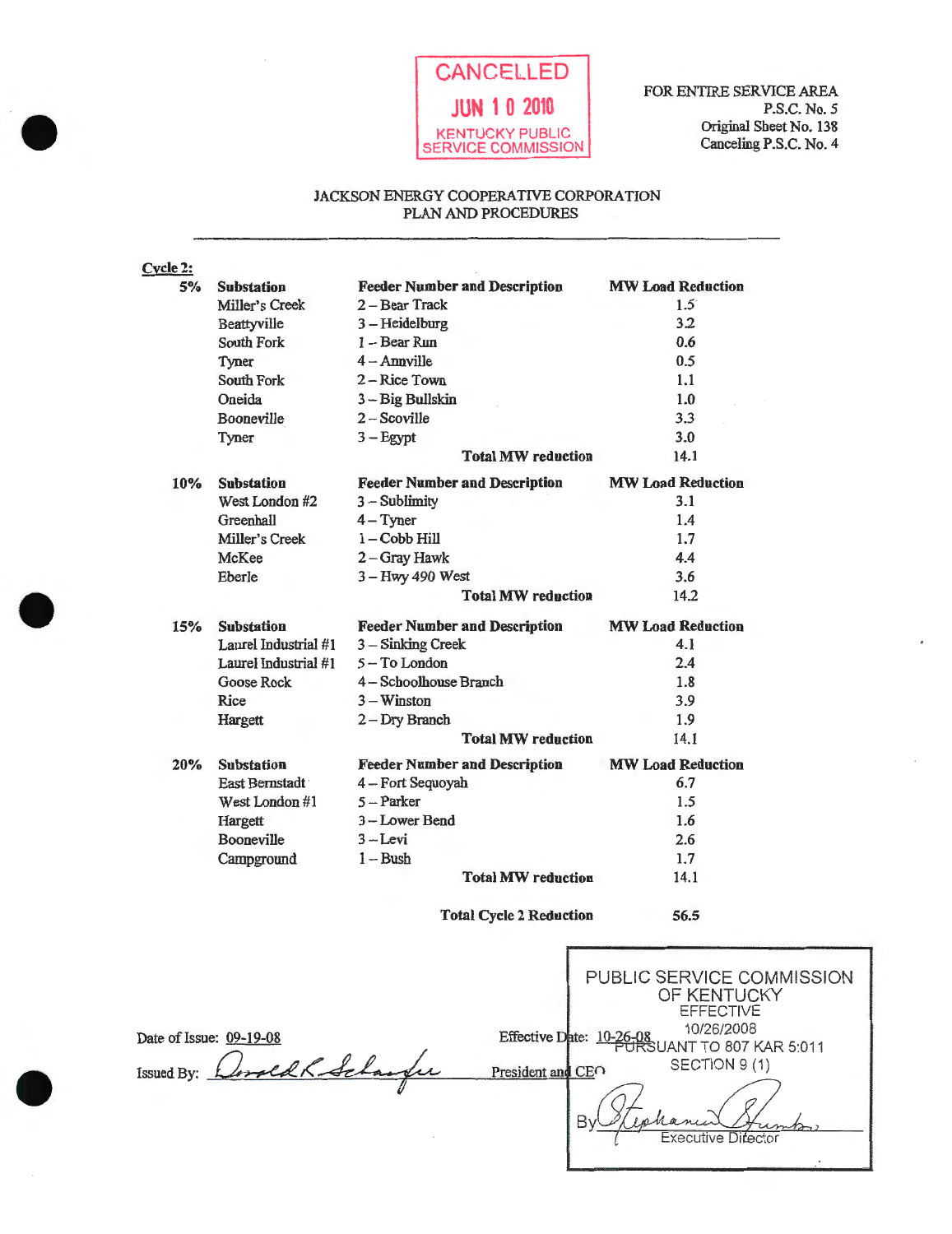

•

•

**•** 

## JACKSON ENERGY COOPERATfVE CORPORATION PLAN AND PROCEDURES

| Cycle 3:                |                   |                                      |                                |                                          |  |
|-------------------------|-------------------|--------------------------------------|--------------------------------|------------------------------------------|--|
| 5%                      | <b>Substation</b> | <b>Feeder Number and Description</b> |                                | <b>MW Load Reduction</b>                 |  |
|                         | Pine Grove #1     | 1-To London                          |                                | 4.1                                      |  |
|                         | <b>Brodhead</b>   | 4 - Quail                            |                                | 3.5                                      |  |
|                         | <b>Brodhead</b>   | $3 - Ottowa$                         |                                | 2.3                                      |  |
|                         | Rice              | $1 -$ Sand Hill                      |                                | 3.3                                      |  |
|                         | Hargett           | 1-Spout Springs                      |                                | 1.1                                      |  |
|                         |                   |                                      | <b>Total MW reduction</b>      | 14.2                                     |  |
| 10%                     | <b>Substation</b> | <b>Feeder Number and Description</b> |                                | <b>MW Load Reduction</b>                 |  |
|                         | <b>Bush</b>       | 2-Hwy 80 Blackwater                  |                                | 2.7                                      |  |
|                         | Eberle            | $1$ - Letterbox                      |                                | 2.5                                      |  |
|                         | Greenhall         | $3 - New Zion$                       |                                | 1.9                                      |  |
|                         | Sand Gap          | 3 - Deer Stable                      |                                | 2.3                                      |  |
|                         | Sand Gap          | 2-Clover Bottom                      |                                | 2.8                                      |  |
|                         | Maplesville       | 3 - Slate Lick                       |                                | 1.8                                      |  |
|                         |                   |                                      | <b>Total MW reduction</b>      | 14.0                                     |  |
| 15%                     | <b>Substation</b> | <b>Feeder Number and Description</b> |                                | <b>MW Load Reduction</b>                 |  |
|                         | Annville          | $3 -$                                |                                | 1.8                                      |  |
|                         | Hargett           | 4 - Ivory Hill                       |                                | 1.3                                      |  |
|                         | <b>Goose Rock</b> | 1 -                                  |                                | 4.9                                      |  |
|                         | <b>Goose Rock</b> | $3 -$                                |                                | 2.5                                      |  |
|                         | South Fork        | 4 - White Oak                        |                                | 0.3                                      |  |
|                         | Miller's Creek    | $3 - Pryce$                          |                                | 1.6                                      |  |
|                         | Laurel Industrial | $1 -$                                |                                | 1.6                                      |  |
|                         | Oneida            | $2 -$                                |                                | 0.2                                      |  |
|                         |                   |                                      | <b>Total MW reduction</b>      | 14.2                                     |  |
| 20%                     | <b>Substation</b> | <b>Feeder Number and Description</b> |                                | <b>MW Load Reduction</b>                 |  |
|                         | Greenbriar        | $2 -$                                |                                | 5.4                                      |  |
|                         | Keavy #2          | $3 -$                                |                                | 3.5<br>ł                                 |  |
|                         | Maplesville       | $2 -$                                |                                | 4.8                                      |  |
|                         | Sand Gap          | $1 -$                                |                                | 0.5                                      |  |
|                         |                   |                                      |                                |                                          |  |
|                         |                   |                                      | <b>Total MW reduction</b>      | 14.2                                     |  |
|                         |                   |                                      | <b>Total Cycle 3 Reduction</b> | 56.6                                     |  |
|                         |                   |                                      |                                |                                          |  |
|                         |                   |                                      |                                | PUBLIC SERVICE COMMISSION<br>OF KENTUCKY |  |
|                         |                   |                                      |                                | <b>EFFECTIVE</b>                         |  |
|                         |                   |                                      |                                | 10/26/2008                               |  |
| Date of Issue: 09-19-08 |                   |                                      | Effective Date: 10-26-08       | PURSUANT TO 807 KAR 5:011                |  |
|                         |                   | with Schaugh                         | President and CEC)             | SECTION 9 (1)                            |  |
| Issued By               |                   |                                      |                                |                                          |  |
|                         |                   |                                      |                                |                                          |  |
|                         |                   |                                      |                                |                                          |  |
|                         |                   |                                      |                                |                                          |  |
|                         |                   |                                      |                                |                                          |  |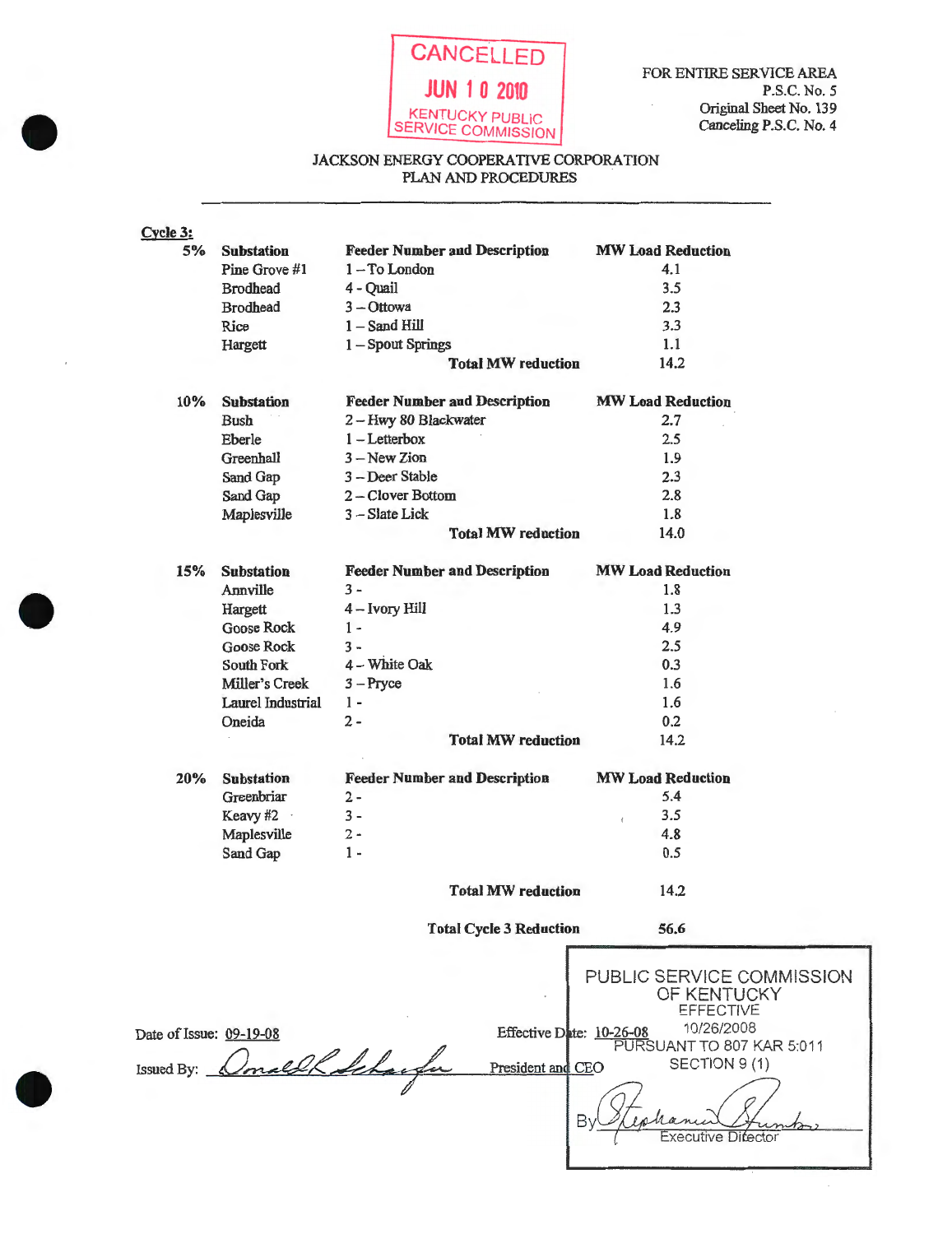FOR ENTIRE SERVICE AREA P.S.C.No. 5 Original Sheet No. 141 Canceling P.S.C. No. 4

## JACKSON ENERGY COOPERATIVE CORPORATION PLAN AND PROCEDURES

#### Under Frequency Load Shedding

| <b>Step 1 Reductions:</b> |                |                     |             |    |
|---------------------------|----------------|---------------------|-------------|----|
| <b>Station</b>            | Fdr            | <b>Feeder Name</b>  | <u>Load</u> |    |
| Beattyville               | 1              | Zoe                 | 1.9         |    |
| Booneville                | 1              | Lerose              | 2.7         |    |
| <b>Fall Rock</b>          | 1              | Oneida              | 1.6         |    |
| Annville                  | 1              | Tyner               | 0.26        |    |
| <b>Three Links</b>        | 1              | <b>Pine Grove</b>   | 2.7         |    |
| West London               | 4              | <b>Hawk Creek</b>   | 4.2         |    |
|                           |                | <b>Total Load</b>   | 13.4        | MW |
| <b>Step 2 Reductions:</b> |                |                     |             |    |
| <b>Station</b>            | <u>Fdr</u>     | <b>Feeder Name</b>  | Load        |    |
| Maretburg                 | 3              | <b>Sand Springs</b> | 2.8         |    |
| Oneida                    | 5              | Wildcat             | 0.4         |    |
| Pine Grove                | 4              | <b>Maple Grove</b>  | 4.8         |    |
| Keavy                     | 4              | <b>Bald Rock</b>    | 4.9         |    |
|                           |                | <b>Total Load</b>   | 13.0        | MW |
| <b>Step 3 Reductions:</b> |                |                     |             |    |
| <b>Station</b>            | <u>Fdr</u>     | <b>Feeder Name</b>  | Load        |    |
| <b>Goose Rock</b>         | $\overline{2}$ | <b>Big Creek</b>    | 4.2         |    |
| Camprground               | $\overline{2}$ | Campground School   | 6.5         |    |
| <b>Fall Rock</b>          | $\overline{2}$ | Greenbriar          | 1.8         |    |
| Annville                  | 5              | Welchburg           | 0.3         |    |
|                           |                | <b>Total Load</b>   | 12.7        | MW |
| <b>Step 4 Reductions:</b> |                |                     |             |    |
| <b>Station</b>            | <u>Fdr</u>     | <b>Feeder Name</b>  | Load        |    |
| <b>East Bernstadt</b>     | 1              | <b>Hazel Green</b>  | 6.0         |    |
| <b>East Bernstadt</b>     | 3              | <b>Swiss Colony</b> | 3.8         |    |
| <b>Bush</b>               | 3              | <b>Lick Fork</b>    | 2.1         |    |
| McKee                     | 4              | Sand Gap            | 1.4         |    |
|                           |                | <b>Total Load</b>   | 13.4        | MW |

PUBLIC SERVICE COMMISSION OF KENTUCKY EFFECTIVE Effective Date: 10-26-08 10/26/2008 Date of Issue: 09-19-08 Donald R Schaufer PURSUANT TO 807 KAR 5:011 SECTION 9 (1) Issued By: President and CEO By hanner Cancer China





•